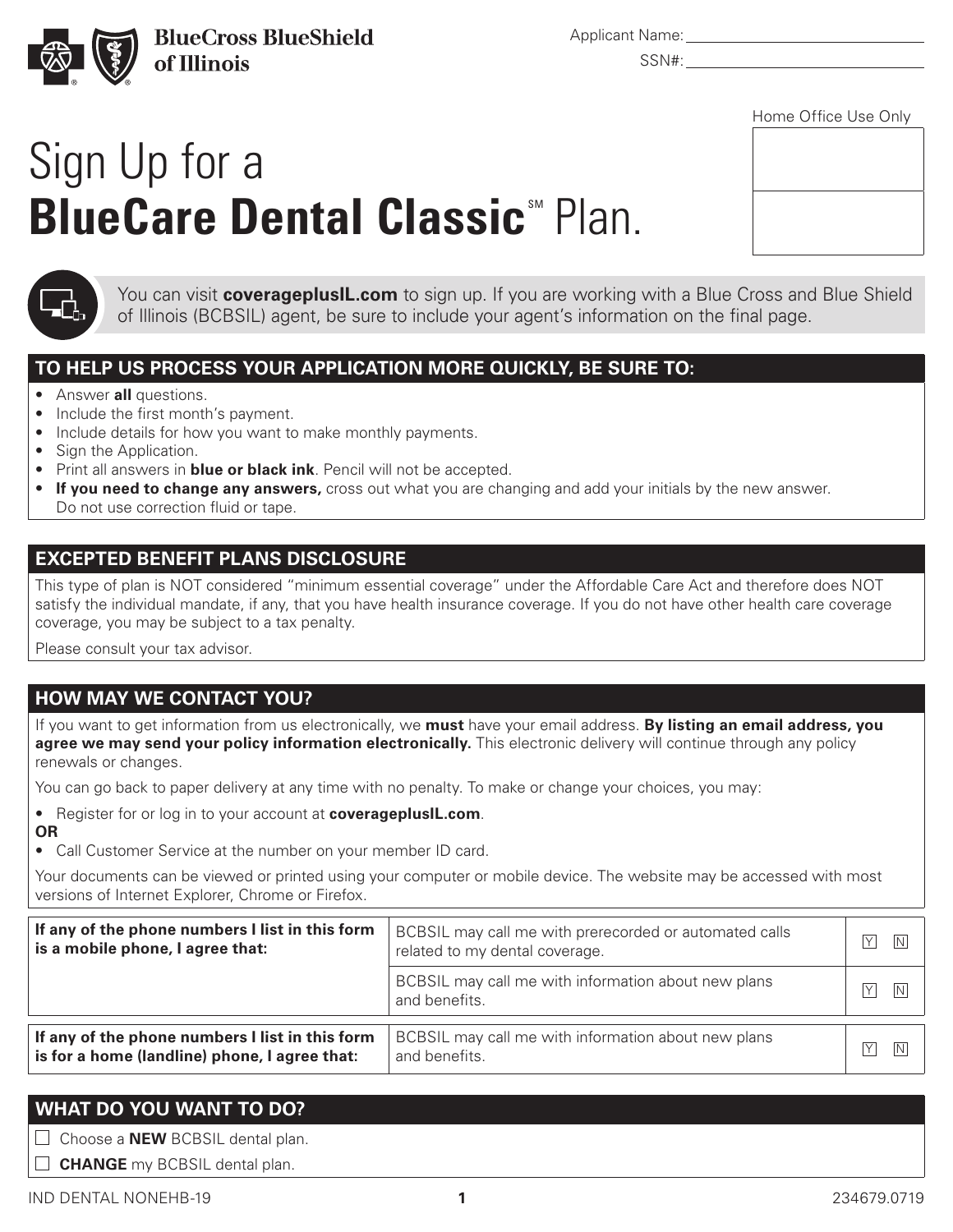## Tell us about you. Applicant Name: Applicant Name:

| <b>APPLICANT1</b>                                                                                                                                                                                                                                                                                                                                                                  |                                                                                                     |                                        |  |  |
|------------------------------------------------------------------------------------------------------------------------------------------------------------------------------------------------------------------------------------------------------------------------------------------------------------------------------------------------------------------------------------|-----------------------------------------------------------------------------------------------------|----------------------------------------|--|--|
| First Name, Middle Initial, Last Name                                                                                                                                                                                                                                                                                                                                              | <b>Social Security Number</b>                                                                       | Date of Birth<br><b>Sex</b><br>$M$ $F$ |  |  |
| Do you prefer to speak a language other than English?<br>Y<br>$\boxed{\text{N}}$ If YES, what language?                                                                                                                                                                                                                                                                            | Do you prefer to read or write a language other than English?<br> Y <br>N<br>If YES, what language? |                                        |  |  |
| If you are Hispanic/Latino, do you identify as any of the following? (OPTIONAL-check all that apply)<br>$\Box$ Mexican American<br>$\Box$ Mexican<br>$\mathbf{L}$<br>Chicano                                                                                                                                                                                                       | $\Box$ Puerto Rican<br>Cuban                                                                        | Other                                  |  |  |
| Are you or do you identify as (OPTIONAL-check all that apply)<br>White<br>Black or African American $\Box$ American Indian or Alaska Native $\Box$ Asian Indian<br>Chinese<br>$\Box$ Filipino $\Box$ Japanese $\Box$ Korean $\Box$ Vietnamese $\Box$ Other Asian $\Box$ Native Hawaiian<br>$\Box$ Samoan<br>Guamanian or Chamorro<br>Other Pacific Islander<br>$\Box$ Other $\Box$ |                                                                                                     |                                        |  |  |
| Home Address - Street, City, State, ZIP Code                                                                                                                                                                                                                                                                                                                                       |                                                                                                     | County                                 |  |  |
| Mailing Address (IF YOU GET YOUR MAIL ELSEWHERE, LIKE A P.O. BOX)                                                                                                                                                                                                                                                                                                                  |                                                                                                     |                                        |  |  |
| What is the best phone number to reach you?<br>Landline<br>Mobile                                                                                                                                                                                                                                                                                                                  | Email Address <sup>2</sup>                                                                          |                                        |  |  |

<sup>1</sup> Age 18 and older.

<sup>2</sup> If you want to get information from us electronically, we **must** have your email address.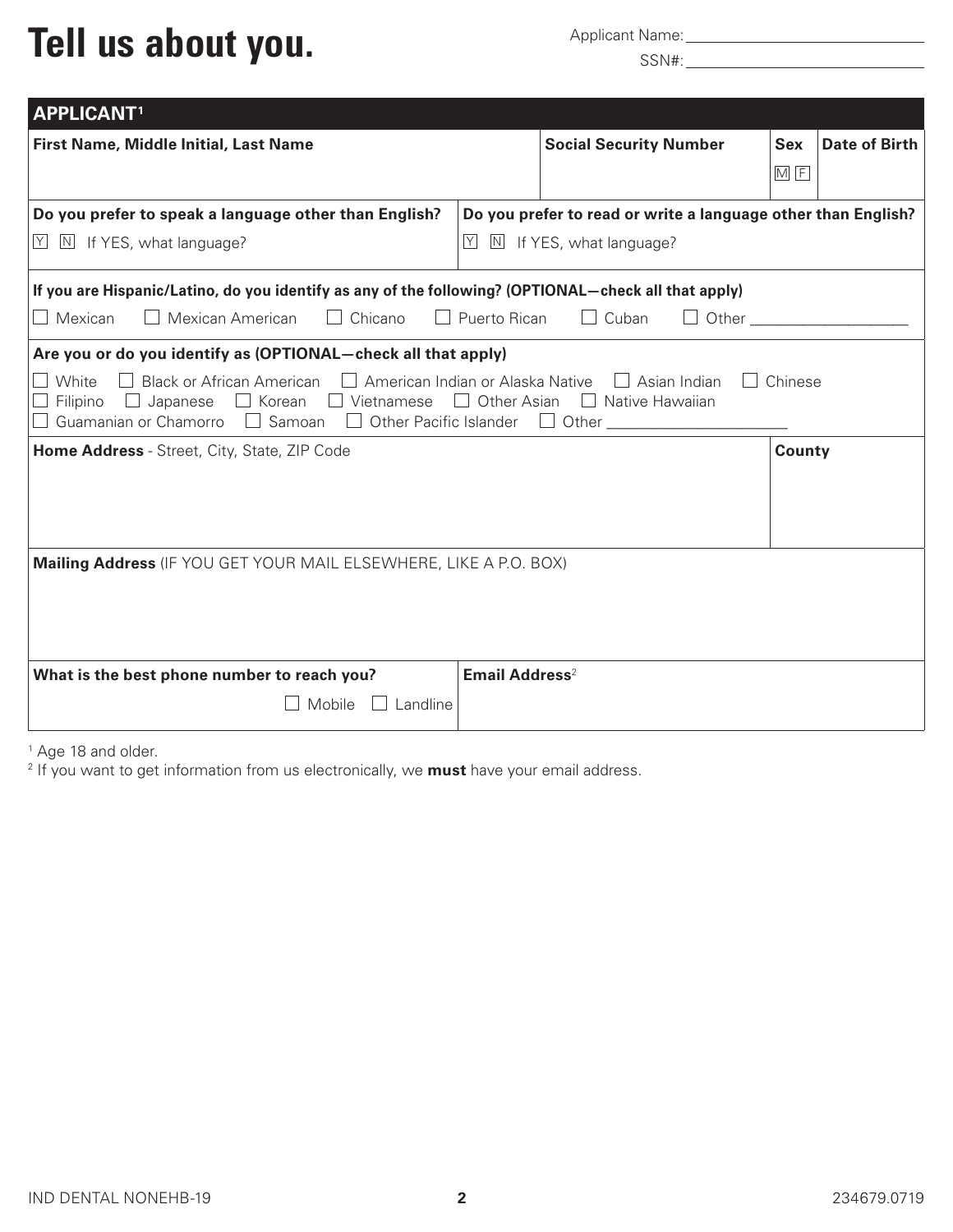## **Choose your dental plan.** Applicant Name:

### Please review your options below and **SELECT ONLY ONE OPTION:**

| BlueCare Dental Classic                                | <b>INDIVIDUAL</b><br><b>DEDUCTIBLE</b> |
|--------------------------------------------------------|----------------------------------------|
| <b> </b> □ BlueCare Dental Classic Basic <sup>sM</sup> | \$50                                   |
| J BlueCare Dental Classic Standard <sup>sM</sup>       | \$75                                   |
| J BlueCare Dental Classic Premier <sup>sM</sup>        | \$50                                   |

## **Tell us about any other coverage.**

| <b>OTHER COVERAGE</b>                                                                                                    |    |
|--------------------------------------------------------------------------------------------------------------------------|----|
| Do you currently have an individual BCBSIL policy? (Not through your employer)<br>If yes, please complete the following: | ΙN |
| Member ID Number<br><b>Applicant</b>                                                                                     |    |
|                                                                                                                          |    |

| <b>REPLACEMENT COVERAGE</b>                                                                                                                              |                        |                      |                                   |  |  |
|----------------------------------------------------------------------------------------------------------------------------------------------------------|------------------------|----------------------|-----------------------------------|--|--|
| Will this plan replace any 2019 health coverage you already have?<br>ΙY<br>If yes, read the statement below and list all coverage that will be replaced: |                        |                      |                                   |  |  |
| <b>COVERED PERSON(S)</b>                                                                                                                                 | <b>NAME OF COMPANY</b> | <b>POLICY NUMBER</b> | <b>TERMINATION</b><br><b>DATE</b> |  |  |
|                                                                                                                                                          |                        |                      |                                   |  |  |

## **Proxy statement (OPTIONAL)**

By purchasing a BCBSIL dental plan, I become a member of Health Care Service Corporation, a Mutual Legal Reserve Company (HCSC). By signing this application, I ask the Board of Directors of HCSC to act on my behalf at all meetings of members of HCSC. I understand that:

- This permission will apply to any company that replaces HCSC
- The Board of Directors may appoint someone to vote for me

The annual meeting of members is scheduled to take place each year in the corporate headquarters (300 E. Randolph St., Chicago, IL 60601) on the last Tuesday of October at 12:30 p.m. Special meetings of members may be called if needed. Notice of any special meeting will be given within 30-60 days before the meeting.

My assignment of my member vote to the Board of Directors will be in effect:

- Until or if I cancel it in writing at least 20 days before any meeting of members, or
- Unless I attend and vote in person at any meeting of members

| Applicant's (your) proxy signature:                 | <b>Date</b> |
|-----------------------------------------------------|-------------|
| <b>NOTE:</b> Whether you sign for proxy or not, you |             |
| must sign on page 7 to complete this application.   |             |
| <b>Print your name as you signed it:</b>            |             |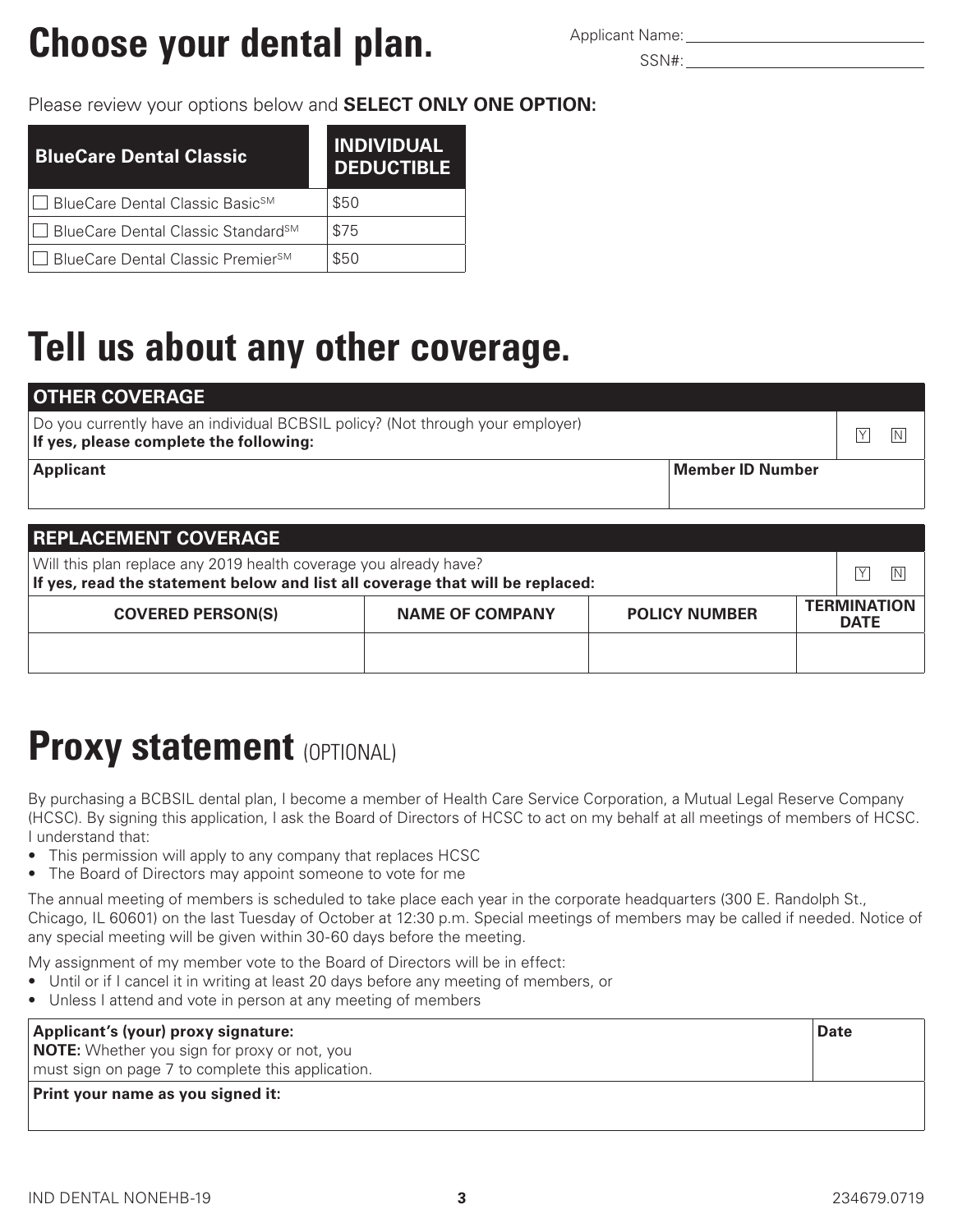**Important billing rules.** Applicant Name:

Applicant Name:

### **ELECTRONIC FUNDS TRANSFER (EFT) BILLING RULES**

**If you allow EFT, you understand and agree that BCBSIL and/or the company BCBSIL chooses to process payments may withdraw monthly payments from your checking or savings account in accordance with the terms below:**

- Payments are due on the last day of the month before the month of coverage.
- Payment will be made as you choose on the next page.
- Your bank or credit union will process these payments.
- If the payment date falls on a nonbusiness day or a holiday, the payment will be taken on the next business day.
- Please make sure you have enough money in your account when you submit this Application. If a payment is denied for non-sufficient funds (NSF), BCBSIL may try to process the payment again at any time in the next 30 days. BCBSIL will not pay you back for any fees your bank or credit union charges you for not having enough money in your account.
- Both the bank or credit union and BCBSIL reserve the right to end this payment program or your participation in it if payment is denied for NSF. This means payments would not be made automatically anymore. Coverage may stop (claims would not be paid) if you do not pay your monthly bill.
- To change the bank or credit union these payments are paid from, you will need to give at least 15 days' notice to BCBSIL by telephone before a scheduled payment date.

#### **THIRD PARTY PAYMENT RULES**

#### **BCBSIL accepts premium or cost-sharing payments for members from these four sources only:**

- **1)** You
- **2)** Your family, or someone who has your Power of Attorney, a Legal Guardian or a Trust
- **3)** Authorized Entities

BCBSIL accepts payments from Authorized Entities. At this time, Authorized Entities include:

- **a)** Ryan White HIV/AIDS programs, under Title XXVI of the Public Health Service Act
- **b)** Indian tribes, tribal organizations and urban Indian organizations
- **c)** State and Federal government programs as described in 45 C.F.R. § 156.1250.
- **4)** Private nonprofit foundations that pay:
	- **a)** for the entire coverage period of your contract,
	- **b)** no matter your health status, and
	- **c)** no matter what company or benefit plan you choose

Payments made by a third party that is not shown above will not be accepted for your account. This may end or cancel the coverage.

#### **I understand:**

- My BCBSIL plan will not be a group dental plan sponsored by an employer.
- This coverage is not meant to be an employer-sponsored group dental insurance plan in any way.

#### **I agree:**

- My employer (if any) will not pay any part of my monthly bill or copays.
- My employer (if any) will not pay me back for these payments now or in the future.

### **PAST DUE PAYMENT POLICY**

When you renew your Blue Cross and Blue Shield of Illinois dental coverage or reenroll by selecting a new product, you will need to be current on the premium payments. Any past due premium payments for coverage that Blue Cross and Blue Shield of Illinois provided will be due at the start of the new plan year, in addition to current premium charges. New coverage will not be effective until all such payments are made.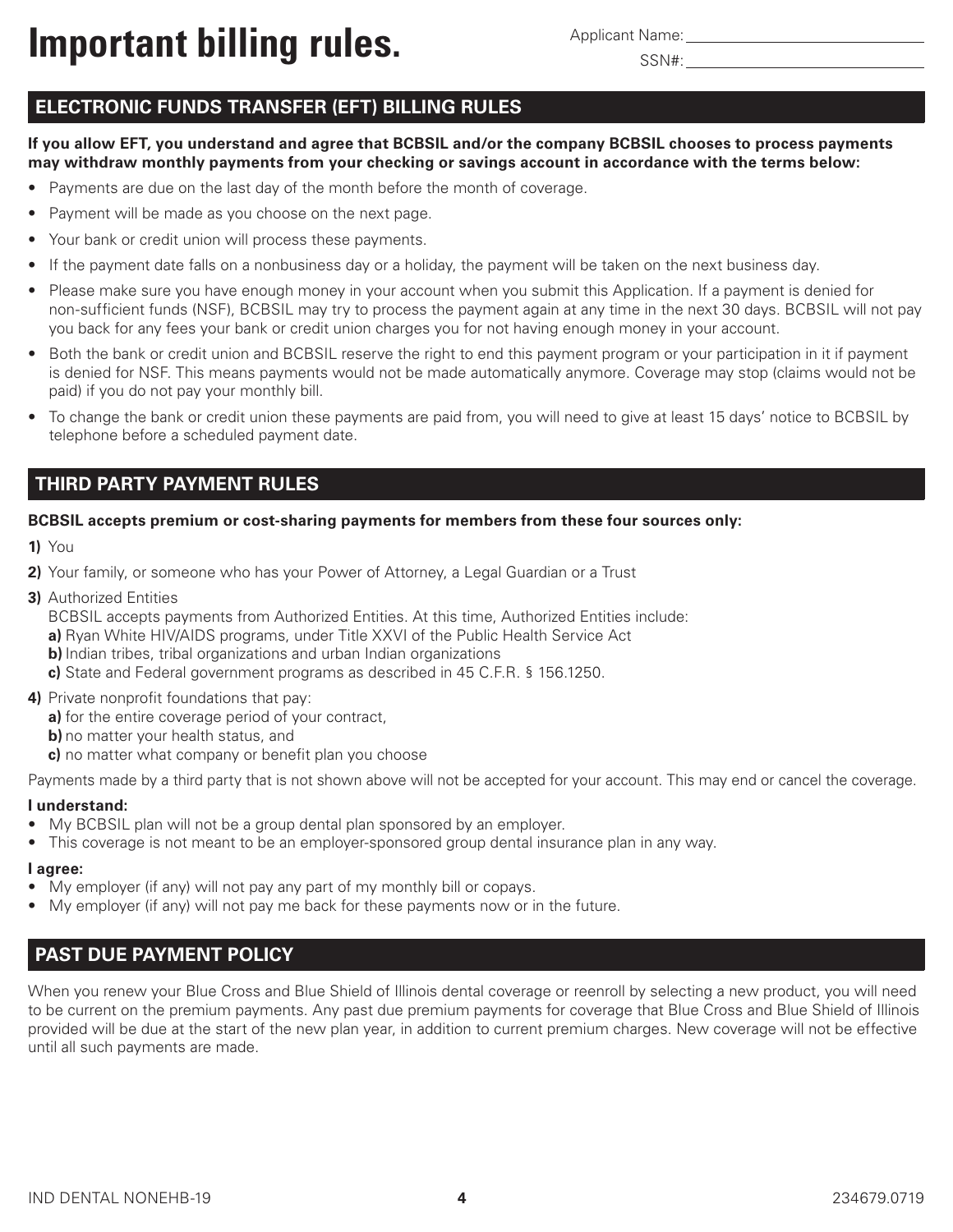## **Tell us how you will make** Applicant Name: **your payments.**

|  | <b>Applicant Name:</b> |
|--|------------------------|



**Please be sure to read the important billing rules on the previous page.**

Your plan may be canceled if you don't make a payment.

| <b>FIRST PAYMENT</b>                                                                                                                |                                                  |              |                                  |  |
|-------------------------------------------------------------------------------------------------------------------------------------|--------------------------------------------------|--------------|----------------------------------|--|
| You may make your first payment by Electronic Funds Transfer (EFT), check or money order. Select your choice:                       |                                                  |              |                                  |  |
| EFT (Payment will be taken from your account immediately.)                                                                          |                                                  | $\Box$ Check | $\Box$ Money order               |  |
|                                                                                                                                     |                                                  |              |                                  |  |
| First month premium payment information (if paying by EFT):                                                                         |                                                  |              |                                  |  |
| <b>Please check one</b><br><b>Checking Account</b><br>Savings Account                                                               | Name of depositor(s) if other than the Applicant |              |                                  |  |
| <b>Bank routing number</b>                                                                                                          | <b>Depositor's account number</b>                |              |                                  |  |
| I have read and accept the below agreement                                                                                          |                                                  |              |                                  |  |
| <b>Depositor's signature</b>                                                                                                        |                                                  | <b>Date</b>  | <b>Relationship to Applicant</b> |  |
|                                                                                                                                     |                                                  |              |                                  |  |
| First month premium payment enclosed (if not paying by EFT):                                                                        |                                                  |              |                                  |  |
| Check<br>Money Order                                                                                                                |                                                  |              |                                  |  |
|                                                                                                                                     |                                                  |              |                                  |  |
| <b>MONTHLY PAYMENTS</b>                                                                                                             |                                                  |              |                                  |  |
| You may make your monthly payments by Electronic Funds Transfer, or we can send you a bill by email or mail.<br>Select your choice: |                                                  |              |                                  |  |
| $\Box$ EFT<br>$\Box$ Bill by email <sup>1</sup><br>Bill by mail                                                                     |                                                  |              |                                  |  |
| Monthly premium payment information (if paying by EFT, if different from above):                                                    |                                                  |              |                                  |  |
| Name of depositor(s) if other than the Applicant<br><b>Checking Account</b><br><b>Please check one</b><br>Savings Account           |                                                  |              |                                  |  |
| <b>Bank routing number</b><br><b>Depositor's account number</b>                                                                     |                                                  |              |                                  |  |
| I have read and accept the below agreement                                                                                          |                                                  |              |                                  |  |
| <b>Depositor's signature</b><br><b>Relationship to Applicant</b><br><b>Date</b>                                                     |                                                  |              |                                  |  |
|                                                                                                                                     |                                                  |              |                                  |  |

I request and authorize BCBSIL and/or its designee to obtain payment of monthly premium amounts becoming due on the last day of the month prior to the following month's coverage by initiating charges from my checking or savings account in the form of checks, sharedrafts, or electronic debit entries, and I request and authorize the Financial Institution named here to accept and honor the same from my account.



#### **NOTE:**

Do not cancel any current coverage you may have until your Application is approved and your new plan is effective.

Your first month's payment is due when you sign up. If you are signing up for a new plan, your application will not be processed until we receive your payment.

<sup>1</sup> If you want to get information from us electronically, we **must** have your email address.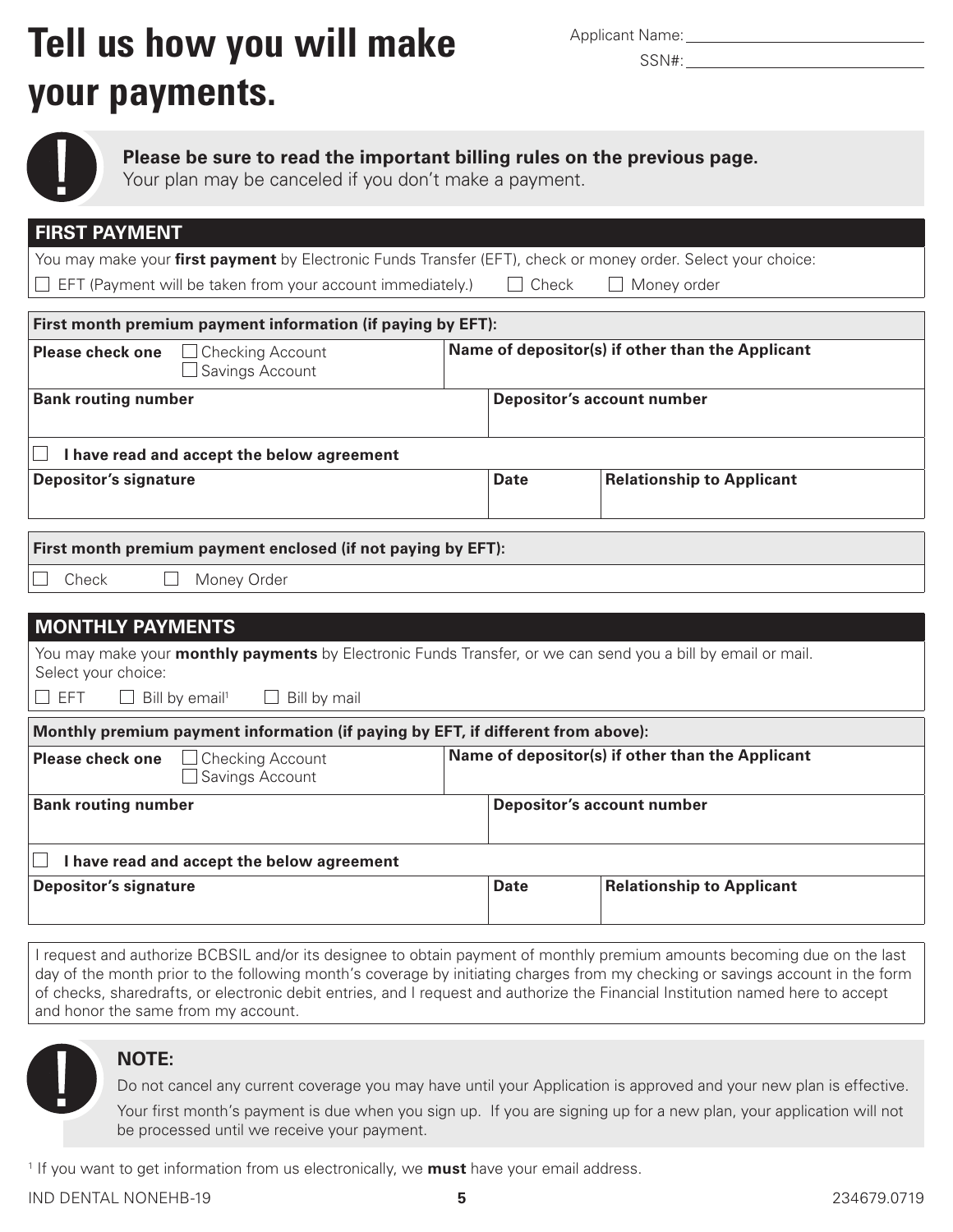### **BY COMPLETING AND SIGNING THIS FORM, I UNDERSTAND AND AGREE TO THE FOLLOWING:**

- This Application is not coverage. Coverage will not begin until (1) the effective date of the policy and (2) the first month's payment is made.
- If I use an agent or broker, they cannot accept risks or change BCBSIL policies or rules.
- If an agent, producer or broker was helping me to purchase an individual dental plan, BCBSIL may pay the broker a commission and/or other payment. If I want more detail about any payment to the agent or broker, I should ask the agent or broker.
- If any person knowingly submits a false claim for payment of a loss or benefit or falsely misstates an important fact on this Application, coverage may be rescinded. This includes false claims or facts about me. Rescission cancels the coverage back to the first day it became effective. I will be given at least 30 days' written notice before my coverage is rescinded.
- My monthly premium will be calculated using factors approved by the State's Department of Insurance and other applicable State and Federal laws and regulations.
- Coverage will start on the plan effective date only if the first monthly payment is received in full before that date.
- I allow any of the following people or organizations to share my health information with BCBSIL or their authorized representative: o Health professionals, hospitals, or clinics
	- o Other health or health-related facilities
	-
	- o Government agencies
	- o Pharmacy benefit managers, clearinghouses, or retail stores
	- o Any other persons or firms required by law
	- This information may include:
		- o Copies of records about advice, care or treatment that were given to me
		- o Information about the prescription and use of drugs or alcohol (without limitation)
		- o Information about mental illness
- BCBSIL may review and research its own records for information.
- BCBSIL will share collected information only as needed with medical entities to help manage my care.
- Information shared with my authorization may be re-shared by BCBSIL as allowed or required by law. If such sharing is required, the person or agency getting the information will be responsible for protecting it.
- This authorization is valid for two years from today, or until I cancel coverage.
	- I have the right to cancel the authorization at any time, in writing, by contacting BCBSIL.
	- I or anyone I authorize to represent me will receive a copy of this authorization upon request.
	- Any cancellation will not affect the activities of BCBSIL before the date such cancellation is received by BCBSIL.
- I present any statements and answers on this Application as FACTS. To the best of my knowledge and belief, they are true and complete. These facts are the basis of my Application.
- The Application will become a part of the contract between BCBSIL and me.
- My agent (if I have one) and I confirm that I have read and understood the Application.
- I have reviewed the details of the plan I chose.
- This individual plan is meant to be paid as my personal expense.
- Only I or a family member, or an allowed third party as outlined in the Application will pay BCBSIL directly.
- BCBSIL does not accept payments directly from third parties except from those listed on page 4 (family members, Required Entities, certain private nonprofit foundations).
- If these rules are broken, any payments made by a third party will not be credited to my account or coverage. These payments may not be refunded to me. This may result in the cancellation of my coverage for nonpayment.

**WARNING:** ANY PERSON WHO KNOWINGLY, AND WITH INTENT TO INJURE, DEFRAUD OR DECEIVE ANY INSURER, MAKES ANY CLAIM FOR THE PROCEEDS OF AN INSURANCE POLICY CONTAINING ANY FALSE, INCOMPLETE OR MISLEADING INFORMATION MAY BE FOUND GUILTY OF A FELONY IN A COURT OF LAW.